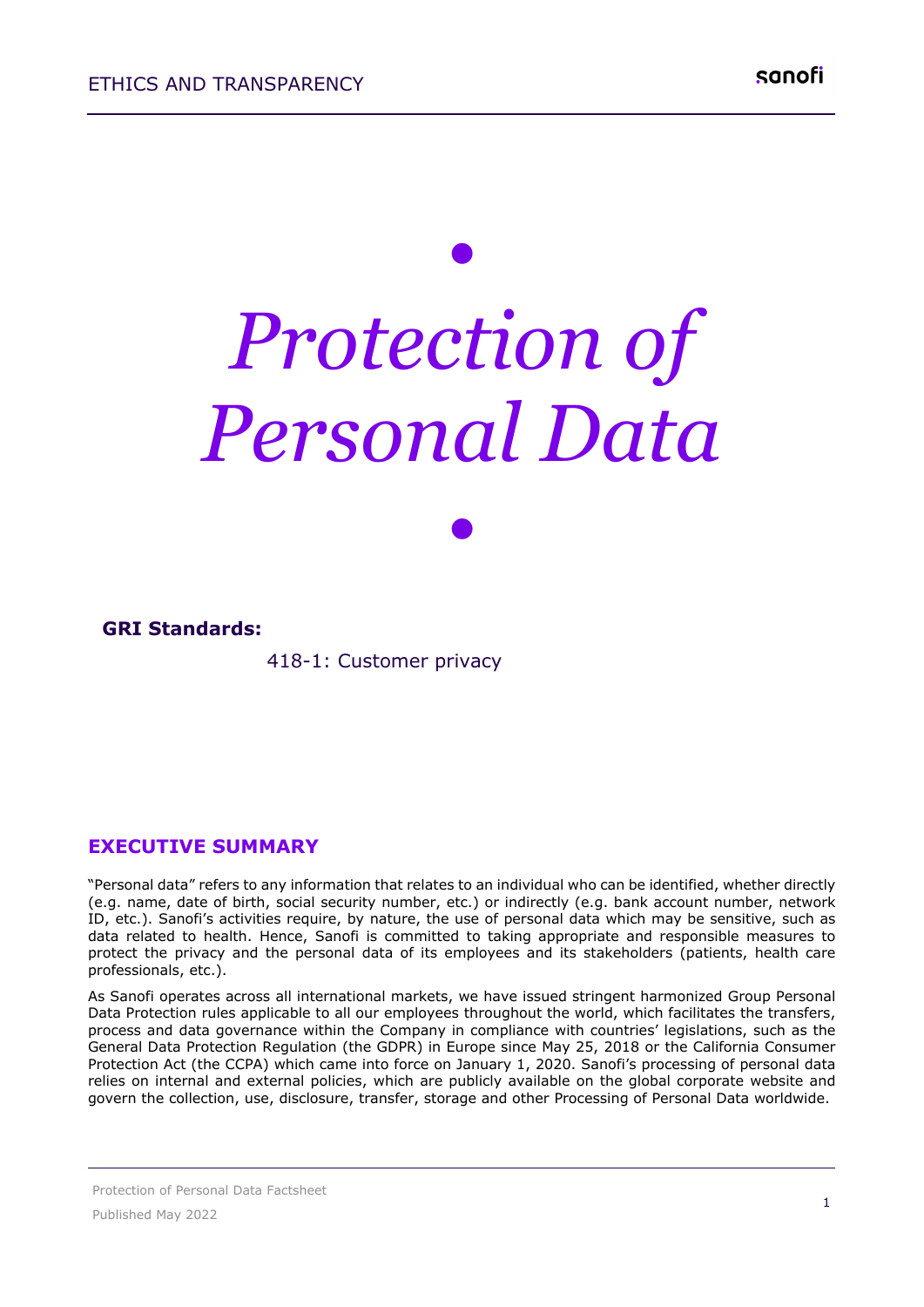## **TABLE OF CONTENTS**

| 2.4. PROCESSING OF PERSONAL DATA OF PATIENTS INVOLVED IN<br>CLINICAL TRIALS AND MONITORING OF PHARMACOVIGILANCE |
|-----------------------------------------------------------------------------------------------------------------|
| 2.5. SANOFI'S BINDING CORPORATE RULES (BCRS)  5                                                                 |
|                                                                                                                 |
|                                                                                                                 |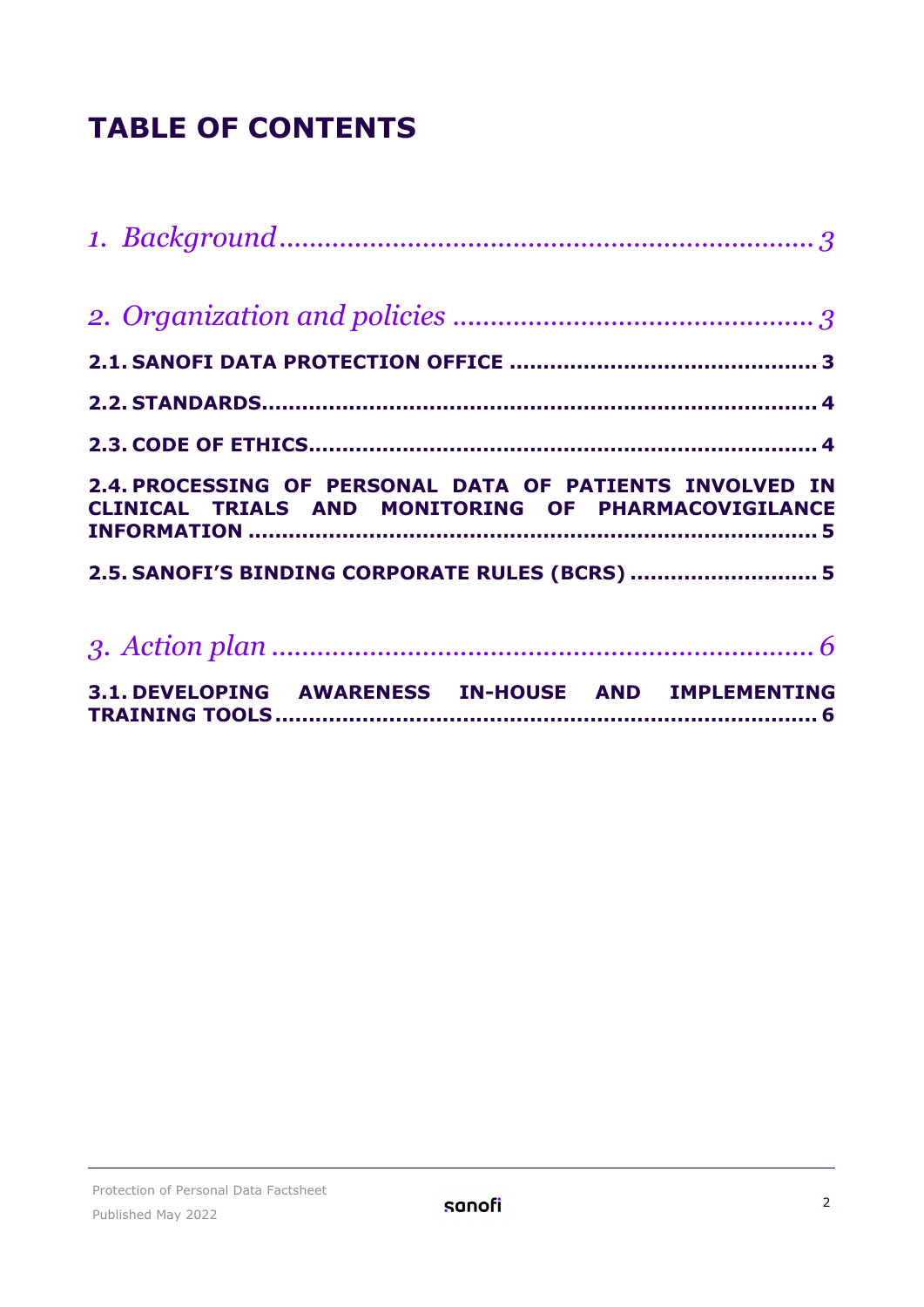### <span id="page-2-0"></span>*1. Background*

Sanofi is committed to handling Personal Data responsibly in order to earn and preserve the trust of any third party interacting with the Company and to prevent the Company from inappropriate personal data management process.

Data protection and privacy legislation varies from country to country. In Europe, the General Data Protection Regulation (the **GDPR**) came into force on May 25, 2018 and has harmonized significantly (although not fully) EU national data protection laws. This legislation has significantly increased the level of expectations for companies processing personal data, notably through the imposition of a new principle of "accountability" which requires that any company processing personal data is able to demonstrate, at all times, that it complies with the requirements of the GDPR, notably by documenting the manner in which personal data is processed.

**"Personal data"** means any information that relates to an individual who can be identified, whether directly or indirectly (e.g. name, date of birth, social security number, photograph, e-mail address, computer ID, bank account number).

**"Personal data processing"** means any operation or set of operations performed upon Personal Data, whatever method is used. In other words, any use of Personal Data should be considered as a personal data processing. A personal data processing can be computerized (e.g. video surveillance, files transfers over the Internet, electronic databases, etc.) or manual (e.g. paper files).

Because Sanofi operates across all international markets, we have issued stringent harmonized Group Personal Data Protection rules applicable to all our employees throughout the world.

To facilitate transfers of data within the Company, we have adopted "Binding Corporate Rules", which govern the manner in which personal data is processed by entities of the Company located outside the European Union when receiving certain personal data transfers from a European subsidiary.

## <span id="page-2-1"></span>*2. Organization and policies*

Sanofi's activities require, by nature, the implementation of numerous processes involving personal data. The use of such data may involve sensitive personal data (for instance data relating to health).

This is why Sanofi is committed to taking appropriate measures to protect the privacy and the personal data of its employees and of third parties with whom Sanofi interacts (patients enrolled in clinical trials, healthcare professionals, contractors, scientists, etc.).

For this purpose, Sanofi has adopted several standards and procedures defining the principles and measures which have to be respected and implemented when processing personal data.

#### <span id="page-2-2"></span>**2.1. SANOFI DATA PROTECTION OFFICE**

Since May 2013, Sanofi has had in its organization a Privacy and Data Protection Function, chaired by the Group Data Protection Officer. In 2018, a new Group Data Protection Officer has been appointed and is responsible for ensuring the implementation of a Corporate Privacy and Personal Data Protection programs within the Company. The role of the DPO is to define Sanofi's approach and strategy regarding privacy and data protection compliance and develop and reinforce all actions to ensure compliance with privacy principles, requirements and legislation as well as to enhance a culture of respect for the privacy of patients, employees, and business partners worldwide.

To achieve this goal, Sanofi's Group Data Protection Officer relies on a corporate privacy team (the Global Privacy Office) and on an International Privacy Officers Network of Local Privacy Officers (**LPOs**) established in countries where Sanofi's affiliates are established.

It also relies on a network of Functional Privacy Officers (**FPOs**) representing global functions such as Research & Development, Human Resources, Information Technology & Solutions, Finance, Business Services, Industrial Affairs, as well as the Global Business Units.

Protection of Personal Data Factsheet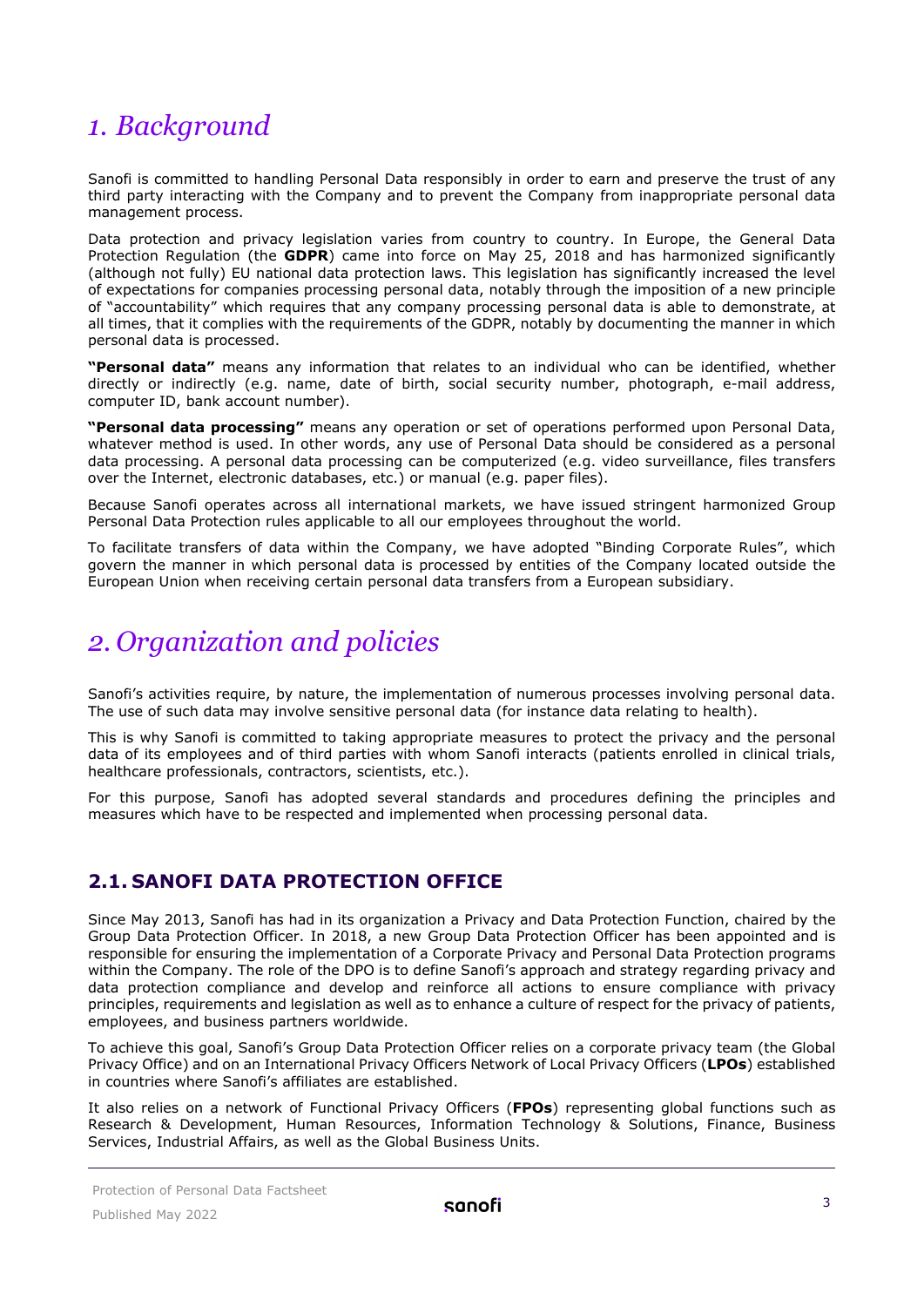In 2019 a new tool, OneTrust has been rolled out by the Global Privacy Office, for use by any Sanofi employee needing to process personal data. The tool allows to assess the compliance of any project with regards to personal data protection regulations and Sanofi policy; define corrective actions to be implemented; maintain up to date the registry of data processing of the Sanofi group and thereby ensure the traceability of projects implying personal data processing.

<span id="page-3-0"></span>*For more information: contact the Global Privacy Office at* [Privacy-Office-Global@sanofi.com.](mailto:Privacy-Office-Global@sanofi.com)

#### **2.2. STANDARDS**

The description of Sanofi's approach to the Processing of Personal Data is set out in a number of standards and procedures but mainly revolve around two main documents, the Sanofi Global External Privacy and Data Protection Policy, and the Sanofi Global Internal Privacy Standard.

The External Policy, which is publicly available on Sanofi's global corporate website, provides a general description of Sanofi's processes involving the data of third parties (patients, healthcare professionals, etc.) by explaining the purposes of processing, the categories of data processed and other details. Sanofi is making this approach evolve to include in the coming weeks and months publicly available privacy policies dedicated to identified categories of data subjects such as healthcare professionals, patients, website visitors or job applicants.

*For more information, see: [Sanofi Global Privacy Policy.](https://www.sanofi.com/en/our-responsibility/sanofi-global-privacy-policy)*

The Internal Standard defines the main principles applicable to the processing of personal data by any Sanofi entity or employee with a view to guarantee every individual's right to privacy in accordance with applicable privacy and data protection legislation. It defines high-level standards as a minimum requirement in order to ensure an adequate level of protection within Sanofi for the collection, use, disclosure, transfer, storage and other Processing of Personal Data.

The two standards are global in scope and apply to Sanofi around the world and to all Sanofi employees processing personal data. The commitments and obligations set out in these Standards are without prejudice to the application of and compliance with the privacy laws and/or culture of each country in which Sanofi operates when processing personal data anywhere in Sanofi. As a result, while processing personal data, all Sanofi entities and Sanofi employees must also consider local legislation and comply with applicable legal or regulatory provisions governing such processing of data in their respective country.

The requirements defined in the Internal Standard are also applicable to third parties processing personal data on behalf of Sanofi, such as consultants, service providers, vendors or other partners, for instance by way of contractual provisions.

This Internal Standard concerns all Personal Data Sanofi is processing and applies:

- to any individual's Personal Data regardless of citizenship, whether, in particular, a Sanofi employee or a member of his/her family, an applicant for a position, a patient, customer or healthcare professional, a party to an agreement with Sanofi such as a supplier, or subcontractor, or any visitors, etc.; and
- for any kind of Personal Data Processing regardless of the medium used (electronic, paper, other) and purpose, namely, without limitation: personnel files, supplier management files as well as those relating to the management of parties to agreements with Sanofi, files which have a direct connection with Sanofi's activity, such as clinical trial monitoring, pharmacovigilance, customer files, etc.

#### <span id="page-3-1"></span>**2.3. CODE OF ETHICS**

In support to the efficiency and binding nature of Sanofi's Global Privacy and Personal Data Protection Standards, Sanofi's Code of Ethics contains a chapter that addresses respect for private life and personal data protection.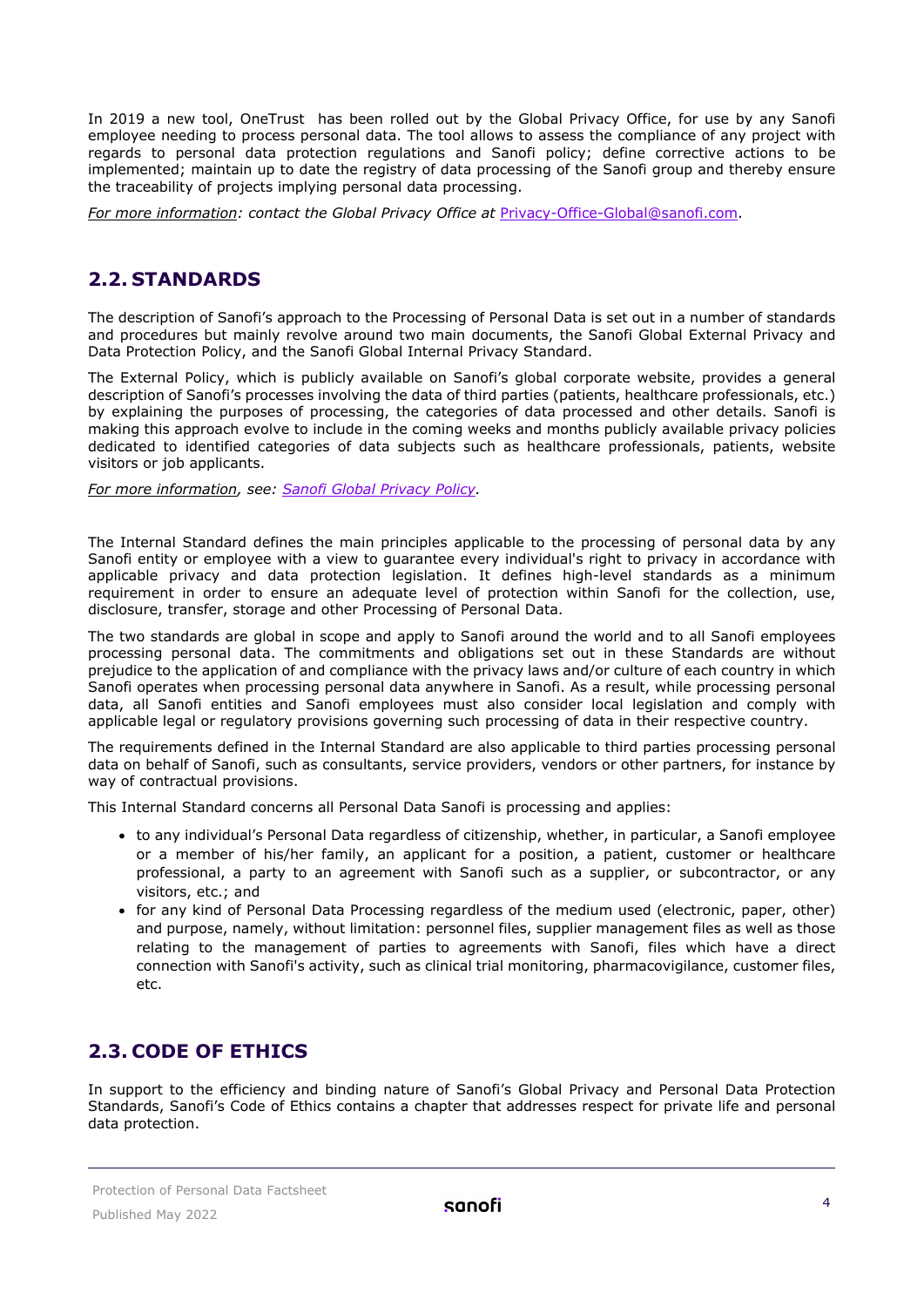In this document, which is available to all employees and to third parties working with the Company, Sanofi confirms its commitment to protecting personal data by guaranteeing a person's right to exercise control over the collection, processing, use, disclosure, and storage of personal data relating to them.

Under the Code of Ethics, Sanofi employees must comply with all international and national laws and regulations governing the management of personal data.

All our employees, and third parties with whom Sanofi has dealings (patients enrolled in clinical trials, medical practitioners, contractors, representatives of the scientific community, etc.), are entitled to their privacy.

Global Privacy Office has also published an Employee Privacy Notice – available on GPO intranet – that describes the general practices of the Company in respect of the processing of Employee's Personal Data, and in particular the different type of purposes for which Sanofi may process their Personal Data.

*For more information, see in our [Document](https://www.sanofi.com/en/our-responsibility/documents-center) Center:*

- *Sanofi Code of Ethics*
- *Ethics & Business Integrity Factsheet*

#### <span id="page-4-0"></span>**2.4. PROCESSING OF PERSONAL DATA OF PATIENTS INVOLVED IN CLINICAL TRIALS AND MONITORING OF PHARMACOVIGILANCE INFORMATION**

The very nature of Sanofi's activity requires the processing of data of individuals who may receive our treatments (collected in clinical trials, genetic and epidemiological studies, during the monitoring of pharmacovigilance information or within the frame of Patient Support Programs).

Patients' Personal Data collected in clinical trials may include: age, gender, medical history, phenotype (set of observable characteristics such as anatomy, morphology), genotype (gene composition), and so on.

At Sanofi, informed consent is required each time a patient participates in a clinical trial. Informed consent ensures respect for both voluntary participation in the study and for the patient's right to be informed in accordance with its privacy and data protection rights, in compliance with the requirements of applicable law. No consent is required for the reporting of adverse events in the course of pharmacovigilance, but the person who reports the case, most often the healthcare professional, will inform the patient of the transfer of non-directly identifiable health data relating to him or her. This transfer is restricted to pharmacovigilance purposes and to the market-authorization holder and health authorities in charge of pharmacovigilance.

Sanofi's approach regarding the processing of these categories of personal data is based on the Code of Ethics and the Company's Global Privacy Standard.

#### <span id="page-4-1"></span>**2.5. SANOFI'S BINDING CORPORATE RULES (BCRS)**

In line with the rules which existed previously, under GDPR, transfers of personal data from a European Union country to a non-EU country are regulated. Indeed, personal data must be adequately protected when transferred outside of the EU since non-EU countries' regulations do not always ensure a sufficient level of personal data protection.

To facilitate personal data flows within the Company, Sanofi has adopted a set of Binding Corporate Rules (BCRs). BCRs are internal rules (such as a code of conduct) adopted by multinational group of companies which define its global policy with regard to the international transfers of personal data within the same corporate group to entities located in countries which do not provide an adequate level of protection.

Sanofi's BCRS have been validated by the French national data protection authority (CNIL) and by each authority in charge of personal data protection within EU member states in which Sanofi operates in 2009. Outside the EU, each Sanofi affiliate has signed a contract, making explicit their commitment to respect these rules.

The Binding Corporate Rules are currently under substantial review by Global Privacy Office to ensure that:

it is compliant with the new rules set forth by the GDPR in 2018;